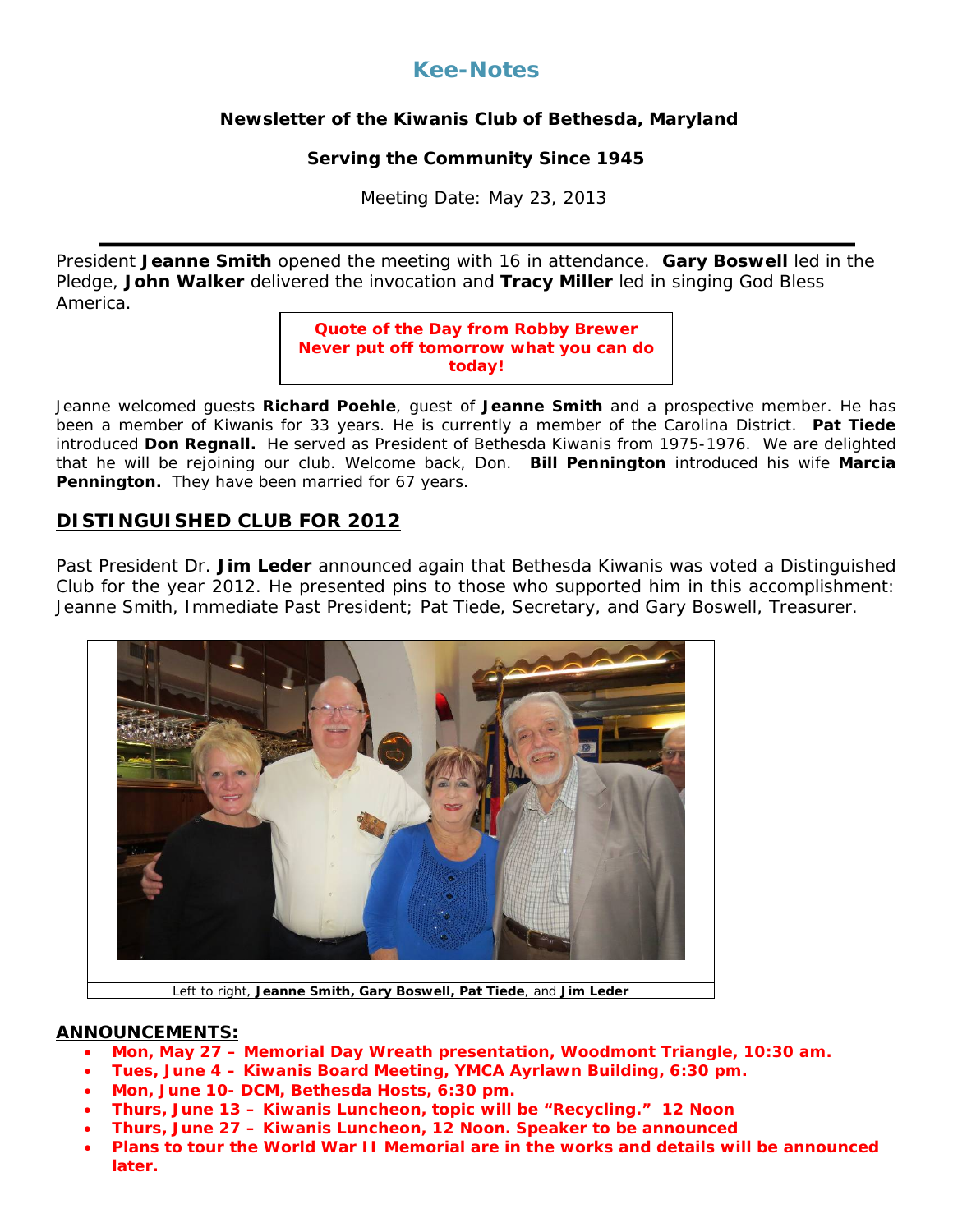**HAPPY BIRTHDAY TO . . .** 

May 2 – **Scott Brewer**; May 6 – *John Walker*; and May 10 – **Sean Ryan**

# **MORE PHOTOS FROM HAGUE TRIBUTE:**





**Pat Tiede and guest Louise Richardson <b>Richard Ruprecht** and **Tracy Miller** 



 **Ed Laskin, Jane Aylor, Scott Brewer Patsy Jackson**



 **Jane Hague and honored guest, Bill Hague**